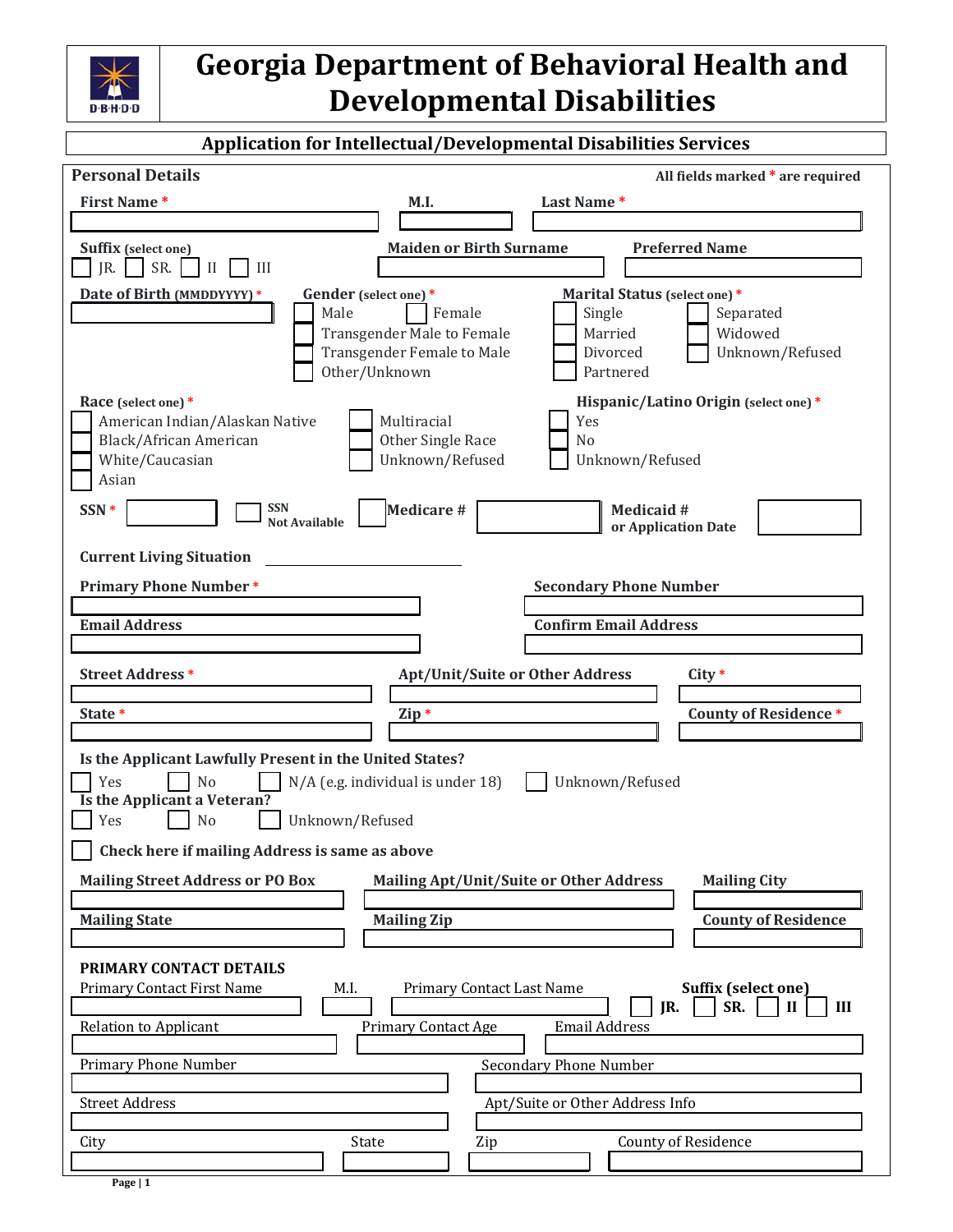

### **Application for Intellectual/Developmental Disabilities Services**

| <b>Legal Status and Guardian</b>                                                                                                                                                                                                                                                                                            |                                                                                  | All fields marked * are required                                        |  |
|-----------------------------------------------------------------------------------------------------------------------------------------------------------------------------------------------------------------------------------------------------------------------------------------------------------------------------|----------------------------------------------------------------------------------|-------------------------------------------------------------------------|--|
| What is the legal status of the Applicant?<br>Competent<br>Emancipated<br>Legally Incompetent: Documentation Required*<br>Minor<br>Unknown<br>*It is mandatory to fill in Legal Guardian details for individuals with a Court appointed guardian.<br>Note: Guardianship Order from a Georgia Probate Court must be attached |                                                                                  |                                                                         |  |
| Is Legal Guardian a*                                                                                                                                                                                                                                                                                                        |                                                                                  |                                                                         |  |
| Person<br><b>Agency</b>                                                                                                                                                                                                                                                                                                     |                                                                                  |                                                                         |  |
| Legal Guardian or Caseworker First Name*<br>Suffix (select one)<br>SR.<br>IR.<br>$\mathbf{I}$<br>III<br>Relationship to Applicant (select one) *<br><b>Case Worker</b><br><b>Child</b>                                                                                                                                      | <b>Legal Guardian Email</b><br>M.I.<br><b>In-Law Relative</b><br><b>Neighbor</b> | Legal Guardian Caseworker Last Name*<br><b>School</b><br><b>Sibling</b> |  |
| Counselor/Teacher                                                                                                                                                                                                                                                                                                           | <b>Other Family Member</b>                                                       | <b>Spouse/Significant Other</b>                                         |  |
| Friend                                                                                                                                                                                                                                                                                                                      | <b>Parent</b>                                                                    | <b>Substitute Decision-Maker</b>                                        |  |
| Grandparent                                                                                                                                                                                                                                                                                                                 | Roommate                                                                         | <b>Other</b>                                                            |  |
| Legal Guardian Phone Number*<br><b>Legal Guardian Phone Extension</b><br>Check here if Legal Guardian's Address is the same as the Applicant                                                                                                                                                                                |                                                                                  |                                                                         |  |
| <b>Legal Guardian Street Address or PO Box</b><br><b>Apt/Unit/Suite or Other Address</b><br>City                                                                                                                                                                                                                            |                                                                                  |                                                                         |  |
|                                                                                                                                                                                                                                                                                                                             |                                                                                  |                                                                         |  |
| <b>State</b>                                                                                                                                                                                                                                                                                                                | Zip                                                                              | <b>County of Residence</b>                                              |  |
|                                                                                                                                                                                                                                                                                                                             |                                                                                  |                                                                         |  |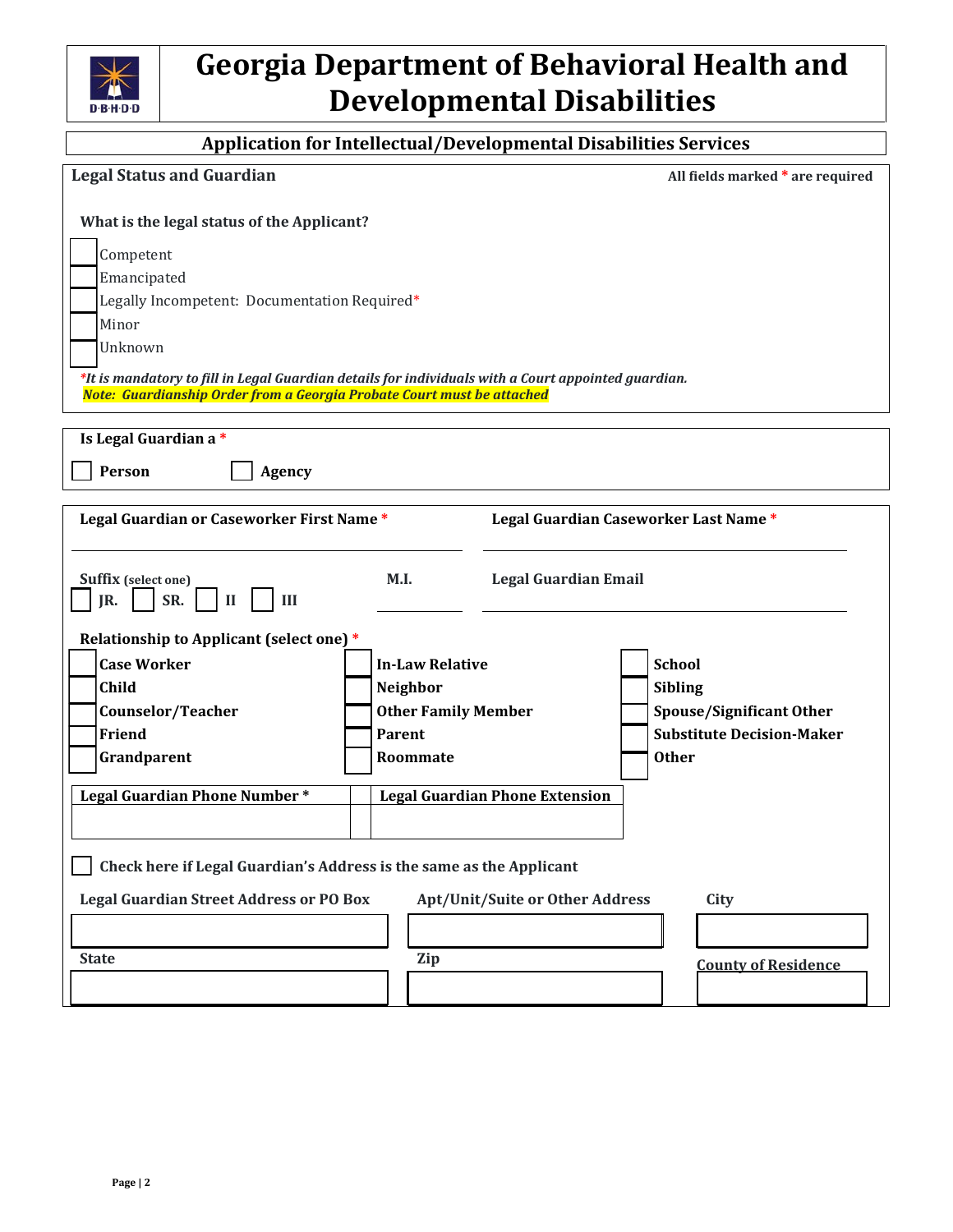

### **Application for Intellectual/Developmental Disabilities Services**

| Communication                                                                                                                                                                                                                                                                               | All fields marked * are required |
|---------------------------------------------------------------------------------------------------------------------------------------------------------------------------------------------------------------------------------------------------------------------------------------------|----------------------------------|
| <b>English Proficiency (select one)</b>                                                                                                                                                                                                                                                     |                                  |
| Very Well                                                                                                                                                                                                                                                                                   |                                  |
| Well                                                                                                                                                                                                                                                                                        |                                  |
| Not Well                                                                                                                                                                                                                                                                                    |                                  |
| Not at All                                                                                                                                                                                                                                                                                  |                                  |
| Unknown/Refused                                                                                                                                                                                                                                                                             |                                  |
| Does the Applicant prefer to speak or use a language other than English?*                                                                                                                                                                                                                   |                                  |
| Unknown/Refused<br>Yes<br>No                                                                                                                                                                                                                                                                | Preferred Language               |
| What mode of communication does the Applicant utilize? (select all that apply) *                                                                                                                                                                                                            |                                  |
| Communicates verbally (regardless of proficiency)<br>Communication Aids (any type of device used for communication)<br>American Sign Language (ASL)<br>Other Manual Communication (cued speech; gestures; signed exact English; other signed languages; etc.)<br><b>Other Communication</b> |                                  |
| Preferred Mode of Communication (select an option) *                                                                                                                                                                                                                                        |                                  |
| Communicates verbally (regardless of proficiency)<br>Communication Aids (any type of device used for communication)<br>American Sign Language (ASL)<br>Other Manual Communication (cued speech; gestures; signed exact English; other signed languages; etc.)<br><b>Other Communication</b> |                                  |
| <b>Hearing</b>                                                                                                                                                                                                                                                                              |                                  |
| Is the Applicant deaf or does the Applicant have serious difficulty hearing? *                                                                                                                                                                                                              |                                  |
| Yes<br>N <sub>0</sub><br>Unknown/Refused                                                                                                                                                                                                                                                    |                                  |
| Is there indication from sources other than the Applicant (e.g. third-party report; interviewer's observation;<br>medical records, etc.) that the Applicant has hearing loss?                                                                                                               |                                  |
| Unknown/Refused<br>Yes<br>N <sub>o</sub>                                                                                                                                                                                                                                                    |                                  |
|                                                                                                                                                                                                                                                                                             |                                  |
| <b>Vision</b>                                                                                                                                                                                                                                                                               |                                  |
| Is the Applicant blind or does the Applicant have serious difficulty seeing, even when wearing<br>glasses/contacts?*                                                                                                                                                                        |                                  |
| Unknown/Refused<br>Yes<br>N <sub>0</sub>                                                                                                                                                                                                                                                    |                                  |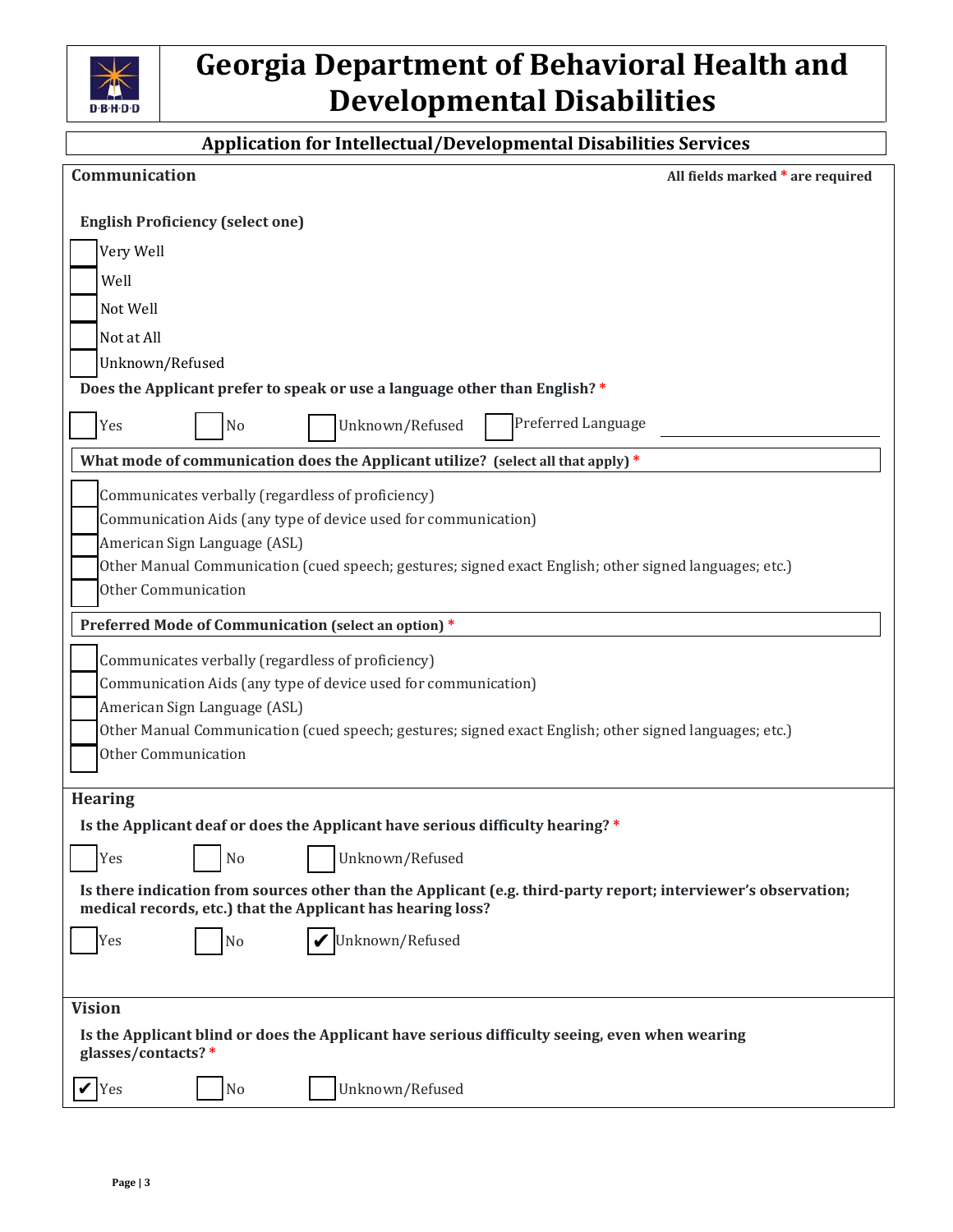

### **Application for Intellectual/Developmental Disabilities Services**

| <b>IDD Diagnosis</b>                                                                        |                                                 | All fields marked * are required        |
|---------------------------------------------------------------------------------------------|-------------------------------------------------|-----------------------------------------|
| Does the Applicant have a confirmed Intellectual and/or Developmental Disability Diagnosis? |                                                 |                                         |
|                                                                                             |                                                 |                                         |
| Yes<br>No                                                                                   | <b>Unknown/Refused</b>                          |                                         |
| <b>Referral/Resources</b>                                                                   |                                                 |                                         |
| <b>Select Applicant Referral Source *</b>                                                   |                                                 |                                         |
|                                                                                             |                                                 |                                         |
| <b>Referral Source Name*</b>                                                                |                                                 |                                         |
| <b>Current Resources Selection *</b>                                                        |                                                 |                                         |
| <b>Adoption Assistance</b>                                                                  | HIPP (Health Insurance Premium<br>Payment Prog) | Railroad Benefits                       |
| CAPS (Subsidized Child Care Assist)                                                         | Housing Assistance (Section 8,                  | <b>SOURCE (Source Options Using</b>     |
| CBAY (Comm Based Alternatives for                                                           | HPRP)<br>ICWP (Independent Care Waiver          | Resources in a Comm Environment<br>SSDI |
| Youth<br>CCSP (Comm Care Services Prog)                                                     | Prog)<br>MAO (Medical Assistance Only)          | SSI                                     |
| Deeming Waiver (Katie Beckett)                                                              | Medicaid                                        | TANF (Temp Assist for Needy             |
| Employment                                                                                  | Medicare                                        | Families)<br><b>Ticket to Work</b>      |
| Food Stamps (SNAP)                                                                          | PASS (Plan for Achieving Self Sup)              | Veterans Assistance/Benefits            |
| FQHC (Federally Qualified Health Ctr)                                                       | PeachCare for Kids                              | Vocational Rehabilitation               |
| GAPP (Georgia Pediatric Prog Waiver)                                                        | Private Insurance                               | <b>Other</b>                            |
|                                                                                             |                                                 |                                         |
| <b>Applicant's Monthly Gross Income *</b>                                                   |                                                 |                                         |
|                                                                                             |                                                 |                                         |
| <b>Physician Details</b>                                                                    |                                                 | All fields marked * are required        |
| <b>Physician Name</b>                                                                       | Email                                           |                                         |
|                                                                                             |                                                 |                                         |
| <b>Street Address/PO Box</b>                                                                |                                                 |                                         |
|                                                                                             |                                                 |                                         |
|                                                                                             |                                                 |                                         |
| Apt/Unit/Suite or Other Address Info                                                        |                                                 |                                         |
|                                                                                             |                                                 |                                         |
| City                                                                                        | <b>State</b>                                    | Zip                                     |
|                                                                                             |                                                 |                                         |
| <b>Phone Number</b>                                                                         | <b>Phone Extension</b>                          | <b>Fax Number</b>                       |
|                                                                                             |                                                 |                                         |
|                                                                                             |                                                 |                                         |